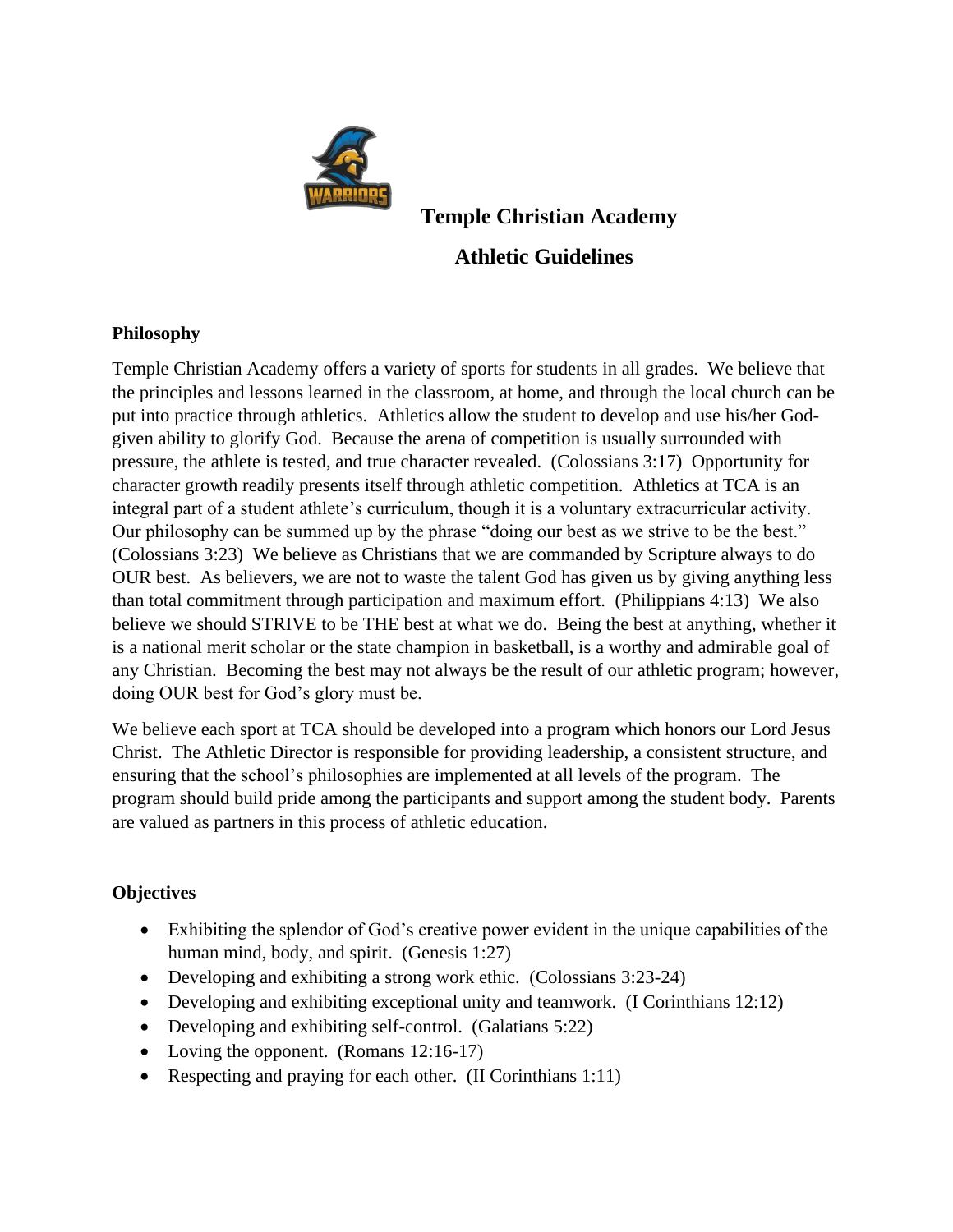# **Eligibility Requirements**

- 1. Students are required to pay a one-time athletic fee of **\$150** to TCA prior to participation in any sports program. This fee includes all the necessities required to run an athletic program such as uniforms, referees, equipment, etc.
- 2. In accordance with the SCACS rules, the following grade requirements apply and will be checked at every progress report and report card. All participants in all programs must maintain at least a 70/C- average overall with no failing grades at the time of eligibility check. Students whose grades fall below the requirements at the time grades are issued will be placed on academic probation for two weeks during which time they cannot participate in practices or games.
- 3. Any homeschool student who wishes to participate in the TCA athletic program must take 1 core subject (mathematics, English, science, history, foreign language) at TCA.
- 4. Any athlete with more than 1 Level 3 infraction during the school year will be dismissed from the team.
- 5. At the discretion of the administration, athletes receiving disciplinary action while at school or a school function will not play in the next scheduled game.
- 6. All athletes must be in class at least half the day of a game or practice in order to play or practice that afternoon or evening. If athletes are too sick to come to school, they are too sick to practice or play. However, a medical appointment or a pre-arranged absence with the administration may be excusable.
- 7. Attendance to practice is mandatory for each team's success; unexcused absences from a practice will be handled by the individual coach.
- 8. Every athlete is required to have a medical exam/health assessment/parental consent form completely filled out and on file with the Athletic Director before participation.

# **Guidelines for Players**

- 1. Athletes are expected to conduct themselves as representatives of the Lord Jesus Christ, their families, and TCA.
- 2. Cell phones may only be used to call parents prior to the arrival at TCA. No headphones or ear buds are allowed at any time. (please see TCA parent-student handbook for further explanation)
- 3. Players may not ride home from an away game with anyone other than their own parents unless prior permission has been granted by the coach or Athletic Director. This is for the safety of your children.
- 4. We want our athletes to look neat and modest. We are representing not only TCA, but also our Lord. On game days, players must abide by the following dress code: ladies must wear dresses or blouses and skirts, and men must wear dress shirts, ties, and slacks. Jeans may NOT be worn on game days. Some exceptions may apply throughout the season at the discretion of the coach or Athletic Director.